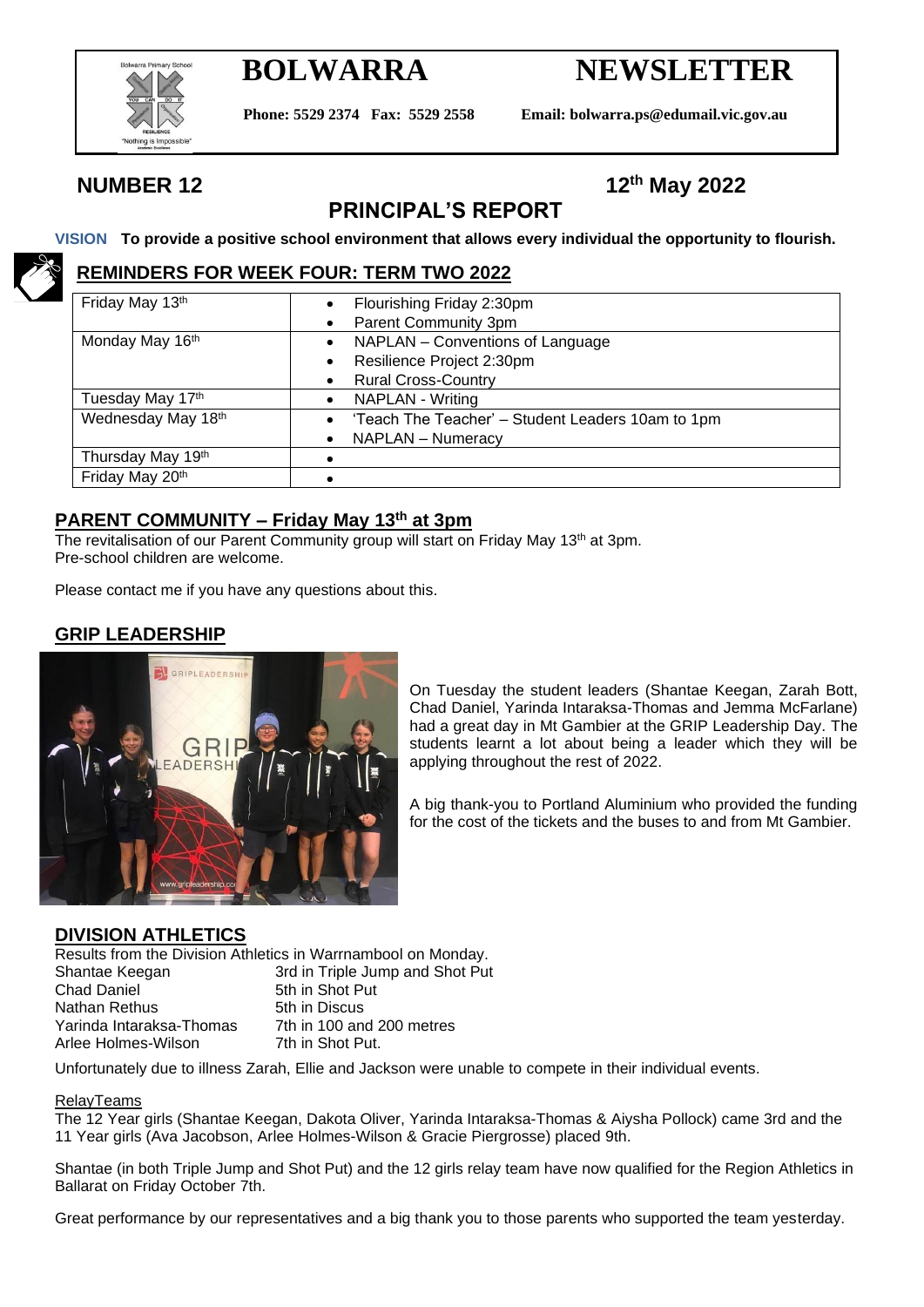#### **RURAL CROSS\_COUNTRY – Monday 16th - pm**

Our re-scheduled Rural cross-country will be run on Monday at Narrawong P.S.

We will have lunch at school then a bus will transport the students to Narrawong for a 1pm start. We will arrive back at school by 3.30pm. Students can go home with their parents from Narrawong if their class teacher is aware of this. Students to wear appropriate clothing and footwear for long distance running. They will need warm and dry clothing before and after their run.

#### **PREP 2023**

Enrolments - We are now taking school tours for 2023 enrolments. If you require an enrolment pack for a sibling, pop into the school office. If any family or friends would like a tour of our wonderful school, please have them contact the office.

**All schools in the Portland and District area encourage students to go to their local school. Your local school can be found by visiting** [https://www.findmyschool.vic.gov.au](https://www.findmyschool.vic.gov.au/)

#### **BEANIES – Navy & White**



The cold weather has arrived.

Time for a Bolwarra beanie?

\$20, see Nicole in the office.

### **EXTRA-CURRICULA TERM 2 DATES 2022**

| May  | Monday    | 16 <sup>th</sup> |    | NAPLAN - Conventions of Language<br>Rural Cross-Country pm |
|------|-----------|------------------|----|------------------------------------------------------------|
|      | Wednesday | 18 <sup>th</sup> | ۰. | <b>NAPLAN - Numeracy</b>                                   |
|      | Monday    | 23 <sup>rd</sup> | ۰. | <b>Division Cross-Country</b>                              |
|      | Wednesday | 25 <sup>th</sup> | ٠. | School Council 7pm                                         |
| June | Wednesday | 1st              | ۰. | <b>District Winter Series</b>                              |
|      | Thursday  | 2 <sub>nd</sub>  | ۰. | School Photos                                              |
|      | Thursday  | gth              | ۰. | <b>Report Writing Day (Pupil Free Day)</b>                 |
|      | Friday    | 10 <sup>th</sup> | ۰  | <b>Professional Practice Day (Pupil Free Day)</b>          |
|      | Monday    | 13 <sup>th</sup> | ٠. | <b>Queen's Birthday Holiday</b>                            |
|      | Friday    | 24 <sup>th</sup> | ۰. | <b>Last Day of Term 2</b>                                  |

*LEE GIBBONS……………….PRINCIPAL*

**HAPPY BIRTHDAY** to Mr Gibbons who will celebrate his birthday on Saturday; Eddie Curran who turns 9 on Tuesday, and Thomas Menzel who turns 8 next Thursday.

**BOOKCLUB ISSUE 3** orders are due back at school by **tomorrow, Friday, 13th May.**



**If not already handed in, Order Forms, together with correct money, can be brought to the office now. All orders must be handed in prior to photos being taken.**